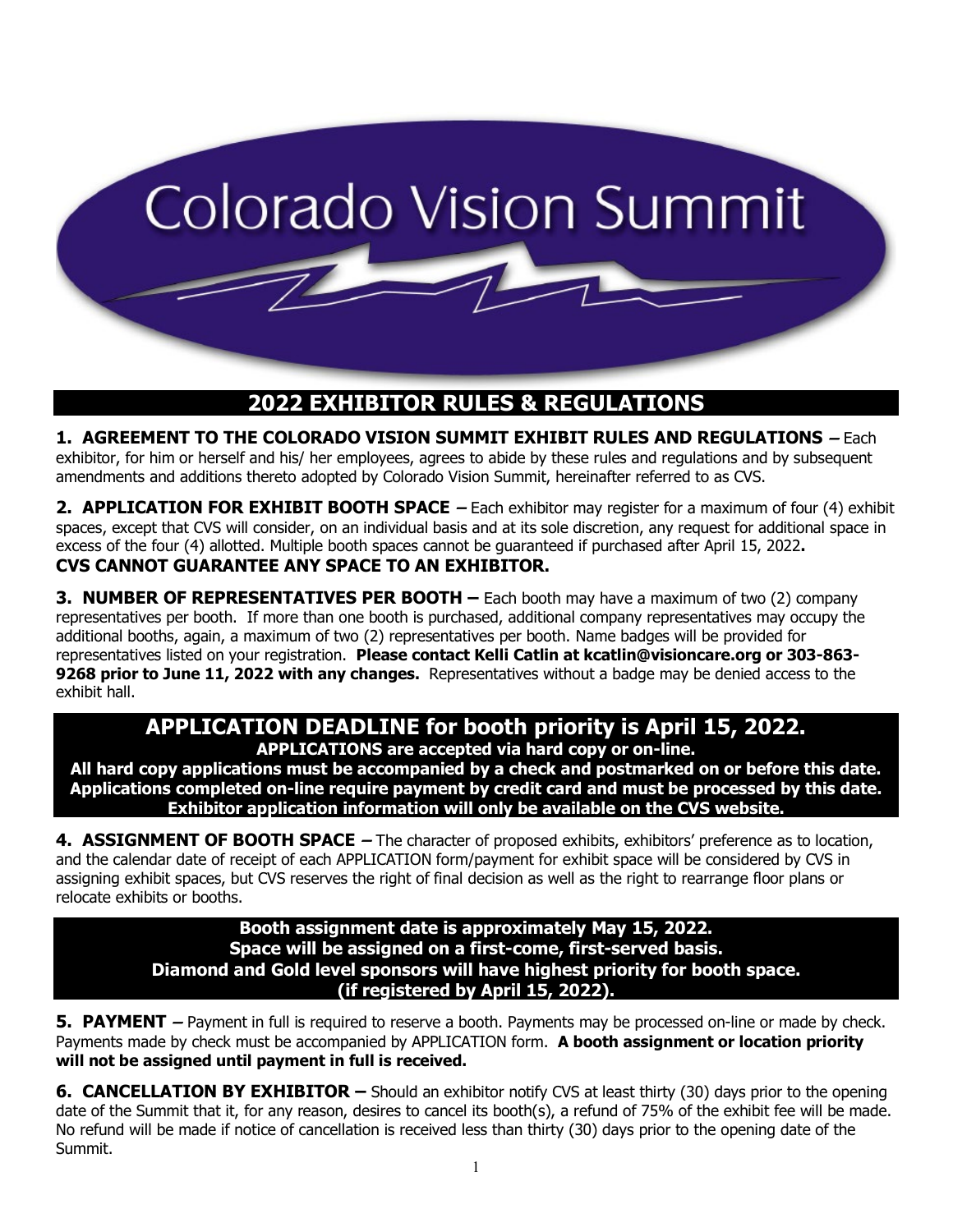**7. CANCELLATION BY THE SUMMIT –** CVS may cancel with or without cause any exhibitor's right to exhibit and may remove from the hotel's premises any or all of the property of the exhibitor. The liability of CVS for such cancellation shall be limited to the proportionate amount of the exhibit fee, which the canceled exhibition hours bear to the total hours originally available for exhibition. If the right to exhibit is canceled for violation of these rules and regulations or for any other good and sufficient reason, CVS shall not be liable for failure to deliver the space assigned to any exhibitor, or alternative space, if such failure is caused directly or indirectly, in whole or in part, by the actions of such exhibitor, or persons for which such exhibitor is responsible if such failure is due to destruction of or damage to the building or the exhibit hall area by fire or act of God, acts of a public enemy, strikes, governmental action, or any cause beyond CVS's control; or if the entire conference is canceled. However, CVS will refund exhibit fees to exhibitors, pro rata, to the extent such fees exceed promotional and administrative expenses previously incurred by CVS in connection with the Summit.

CVS reserves the right to cancel the Summit prior to the opening for any other cause; in the event the Summit is canceled for any such other cause, CVS's liability shall be limited to refunding all exhibit fees in full.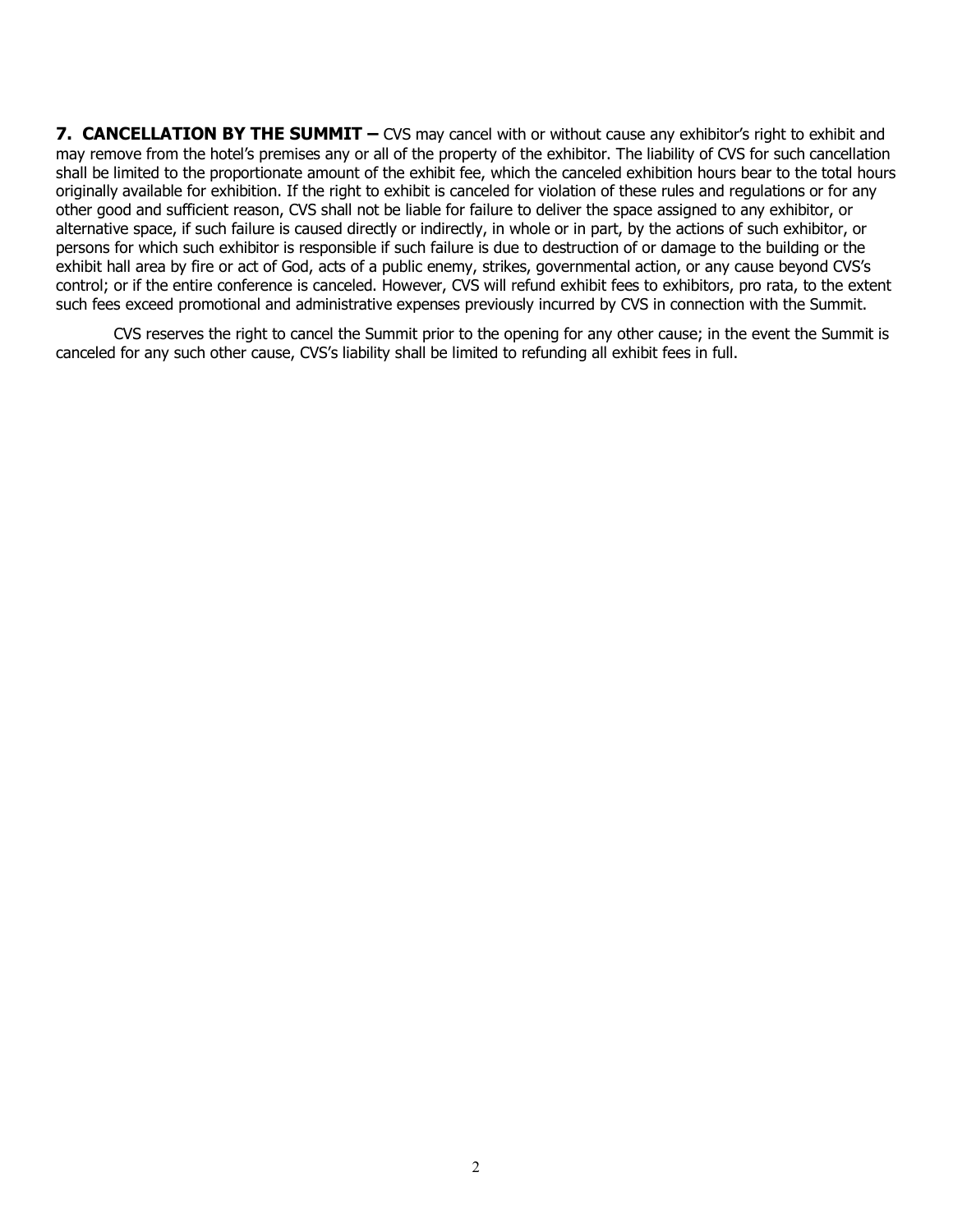**8. LIABILITY –** Neither CVS, its agents, employees or representatives nor the hotel assumes any responsibility for the protection and safety of exhibitors or their representatives, agents, or employees or for the protection of exhibits or other property of exhibitors or their representatives. Small and easily portable articles should be properly secured or removed after exhibition hours and placed in safekeeping. Any guard service, security room, or other protective measures CVS may take shall be deemed to be purely gratuitous on its part, and CVS shall have no responsibility for the effectiveness or failure of such measures or for the conduct of personnel involved therewith.

Each exhibitor agrees to indemnify CVS, Colorado Optometric Association, and Mountain States Congress of Optometry (collectively referred to as "CVS Management" and hold them harmless from all claims that such exhibitor or its representatives, agents, employees, contractors, or insurers may assert against CVS Management in connection with any injury to person or property caused by the actions or negligence of such exhibitor or its representatives, agents, employees or contractors, including all court costs, attorney's fees, and other expenses incurred by CVS Management in defending against, satisfying or compromising any such claim.

**9. INSURANCE FOR EXHIBITORS –** Exhibitors wishing to insure their exhibits or carry liability insurance must do so at their own expense. CVS provides no such insurance.

**10. PROTECTION OF HOTEL PROPERTY –** Nothing shall be posted on, tacked, nailed, screwed, or otherwise attached to columns, walls, floors or other parts of the exhibit hall or hotel without permission from the proper building authority. Packing, unpacking and assembly of exhibits shall be done only in designated areas and in conformity with directions of the CVS exhibits co-chairperson, the convention center manager or their representatives.

**11. BOOTHS –** Booths shall consist of back and sidewall draping, 8' x 10', with a company identification sign, one (1) draped six-foot table, two (2) chairs, one (1) wastebasket. **One (1) five amp (110 volts) electrical outlet will be provided for an additional cost of \$100 per booth and will be paid during registration**. If an exhibitor plans to install a display of such a character that the exhibitor will not require or desire the use of standard booth equipment, no part of the exhibit shall project as to obstruct the view of adjacent booths. No exhibit shall exceed a height of eight (8) feet on the back wall, nor be higher than 36 inches on the side wall, nor project forward more than 24 inches from the back wall, except with the specific permission of CVS exhibits co-chairperson. The sides of any display projecting forward from the back wall must be finished in such manner as will present an unobjectionable appearance to exhibitors and viewers of adjacent displays.

**12. SERVICE CONTRACTOR FOR BOOTH EXHIBITORS –** Encore Global has been selected as the official service and decorating contractor. Exhibitor information kits will be provided after the booth assignment around May 15, 2022. Exhibitors may arrange with the official service contractor to obtain local labor for assembly and dismantling of exhibits or similar purposes; any independent labor must be approved by the official service contractor in order to avoid potential jurisdictional or other labor disputes. Exhibitors are responsible for notifying the official service and decorating contractor of any special requirements for furnishings prior to the opening of the Summit.

> Encore Global Victor G. Ramos Sales Manager **[Encore](https://encoreglobal.com/)** Cell Phone: +1-505-363-5814 E-mail: [victor.ramos@encoreglobal.com](mailto:victor.ramos@encoreglobal.com)

Additional or special electrical service needs will be billed and coordinated by the Hotel through the exhibitor's use of their electrical form.

In no event shall CVS be responsible for the conduct, or failure to perform of the official service contractor, the Hotel, or its' employees.

**13. BOOTH INSTALLATION AND DISMANTLING –** Installation of displays may commence at 1:00 p.m., July 22, 2022 and must be completed by 4:00 p.m., Friday, July 22, 2022. The CVS exhibits co-chairperson will make an inspection at that time. The exhibit area opens at 4:30 p.m. on Friday, July 22, 2022.

Dismantling may commence at 8:00 p.m. to 10:00 p.m. on Friday, July 22, 2022. All exhibits and displays must be removed from the exhibit area by 10:00 p.m. on Friday, July 22, 2022. If extra time is needed for booth dismantling, special arrangements can be made in advance by contacting the exhibit co-chairperson.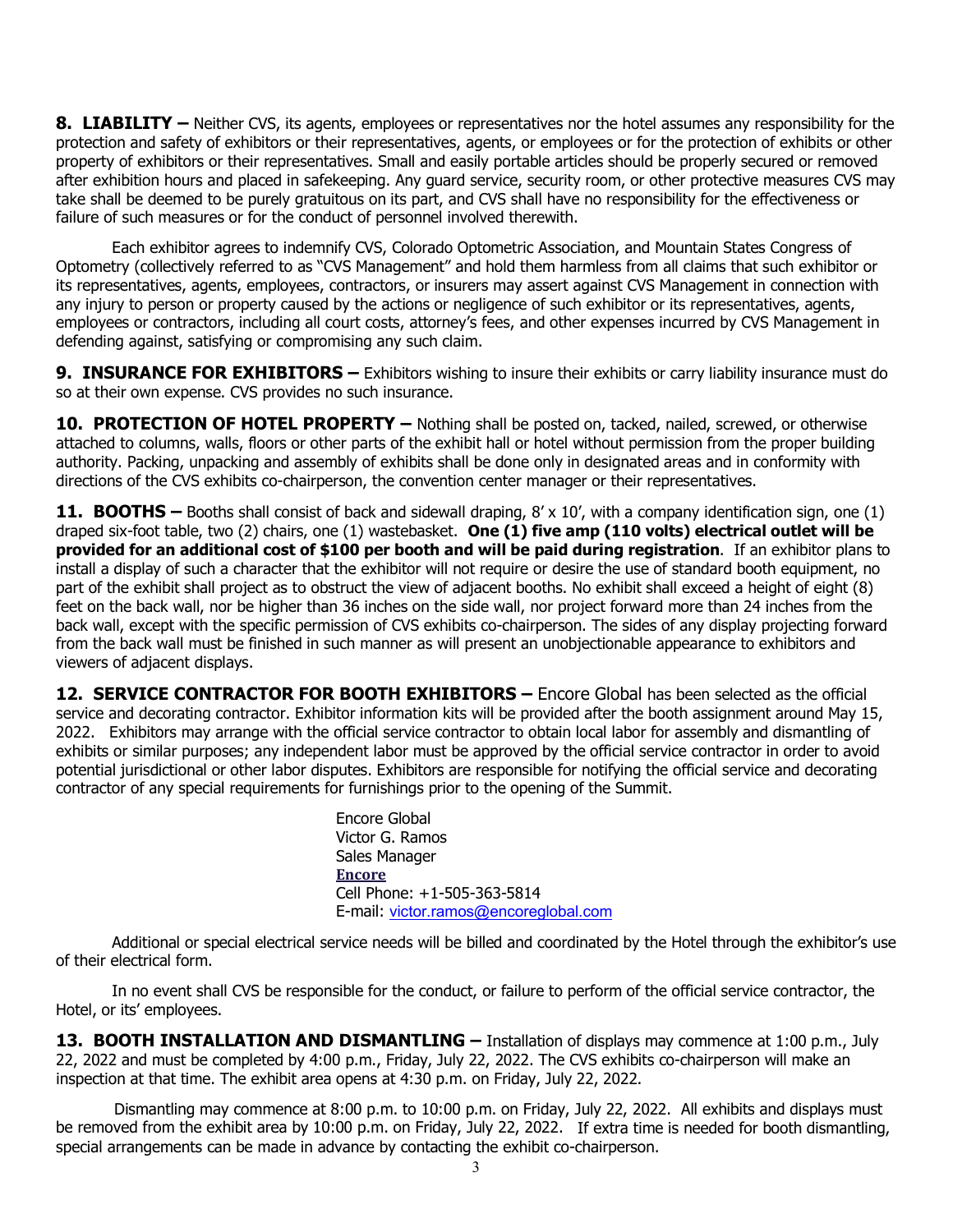## **14. BOOTH EXHIBIT HOURS –** Friday, July 22, 2022 4:30 p.m. to 8:00 p.m.

**15. OBJECTIONABLE BOOTH EXHIBITS –** Exhibits shall not be unduly obtrusive, noisy or otherwise objectionable nor shall they violate municipal, state or federal laws, rules or regulations, including safety codes. Only nonflammable display materials may be used. CVS shall have the final authority to determine whether any display is objectionable.

**16. ACCESS TO EXHIBIT HALL** – For entrance to the exhibit hall, each representative will be provided with a badge. These badges will be nontransferable and will permit designated exhibitor representatives to enter the exhibit hall area during the scheduled hours of operation. Each exhibiting company will be required to complete an APPLICATION form and a badge will be prepared for and worn by each representative in the exhibit hall. Optometrists registered as exhibitor representatives may attend educational sessions only if they have completed a CVS registration form, paid the appropriate attendee registration fee and received an optometrist badge from the CVS registrar. Entrance to the exhibit hall at any time other than scheduled exhibit hours shall be totally at the discretion of the CVS exhibits co-chairperson. CVS may from time to time make known or announce, officially and formally, such regulations governing the hours of access to exhibit hall and eligibility for admission. **Please contact Kelli Catlin at: kcatlin@visioncare.org or 303- 863-9268 prior to June 11, 2022 with any changes.** Representatives without a badge will be denied access to the exhibit hall.

**17. PERSONNEL –** All personnel employed by exhibitors, including temporary help, must conform to standards of dress and conduct in keeping with the high standards of the exhibition and CVS. Each booth exhibitor shall have at least one (1) person on duty at the booth at all times unless exempted by the CVS exhibits co-chairperson.

**18. USE OF SPACE –** Exhibits shall be shown only in those areas established for that purpose by CVS. No exhibitor shall display, distribute, sell, and exchange articles or equipment or sponsor seminars in private suites or unsanctioned rooms during the Summit. Exhibitor representatives may only take orders for products or equipment and must not sell and distribute products or equipment. The exhibitor agrees not to assign, sublet or portion any of its exhibit space. No exhibitor shall permit any other corporation or firm to use the space allotted to such exhibitor or exhibit articles not manufactured or normally sold by such exhibitor in the regular course of their business.

**19. EXHIBITOR ADVERTISING –** No exhibitor shall host any seminar, social function, or event that conflicts with educational programming or other critical CVS events. The CVS Committee must approve all seminars, social functions or events that will take place anytime between the start and end of the conference. Function space for all seminars or social functions will be scheduled and confirmed in writing by the CVS 2022 chairperson. Specific information regarding advertising opportunities is outlined in the advertising brochure. Any questions regarding advertising should be directed to Amy Elsila, O.D. at 904-315-5089 or amyelsila@gmail.com.

**20. DISTRIBUTION OF PRINTED MATTER, ETC. –** Exhibitors shall not distribute to the CVS attendees printed matter, samples, souvenirs and the like, except from within their exhibitor spaces. Special distribution of such material elsewhere must be approved by the CVS exhibits co-chairperson. CVS reserves the right to refuse permission to distribute anything that it may consider objectionable. CVS does not allow any distribution of materials, free or otherwise, unless the distributor of the materials is registered as an exhibitor at the Summit.

**21. POLICY ON EXHIBITOR DRAWINGS –** Exhibitors are permitted to have drawings of merchandise or services at their booth if so desired. The drawing must be completed at the booth and the exhibitor must deliver the prize directly to the winner. Exhibitors are encouraged to use the CVS social media sites to help advertise to attendees.

**22. AMERICANS WITH DISABILITIES ACT –** Each exhibitor shall be responsible for compliance with the American with Disabilities Act (ADA) within its booth and assigned space.

**23. POLICY ON PLAYING OR PERFORMING OF MUSIC IN BOOTH –** Audiovisual and other sound and attention-getting devices and effects are permitted only in those locations and in such intensity as, in the opinion of the CVS exhibits co-chairperson, does not interfere with the activities of the neighboring exhibitors. The exhibitor is responsible for any and all fees that may be due for the use of copyrighted music.

**24. GENERAL –** These rules and regulations are subject to reasonable revision or modification. CVS and all matters not specifically provided herein are subject to final determination by CVS.